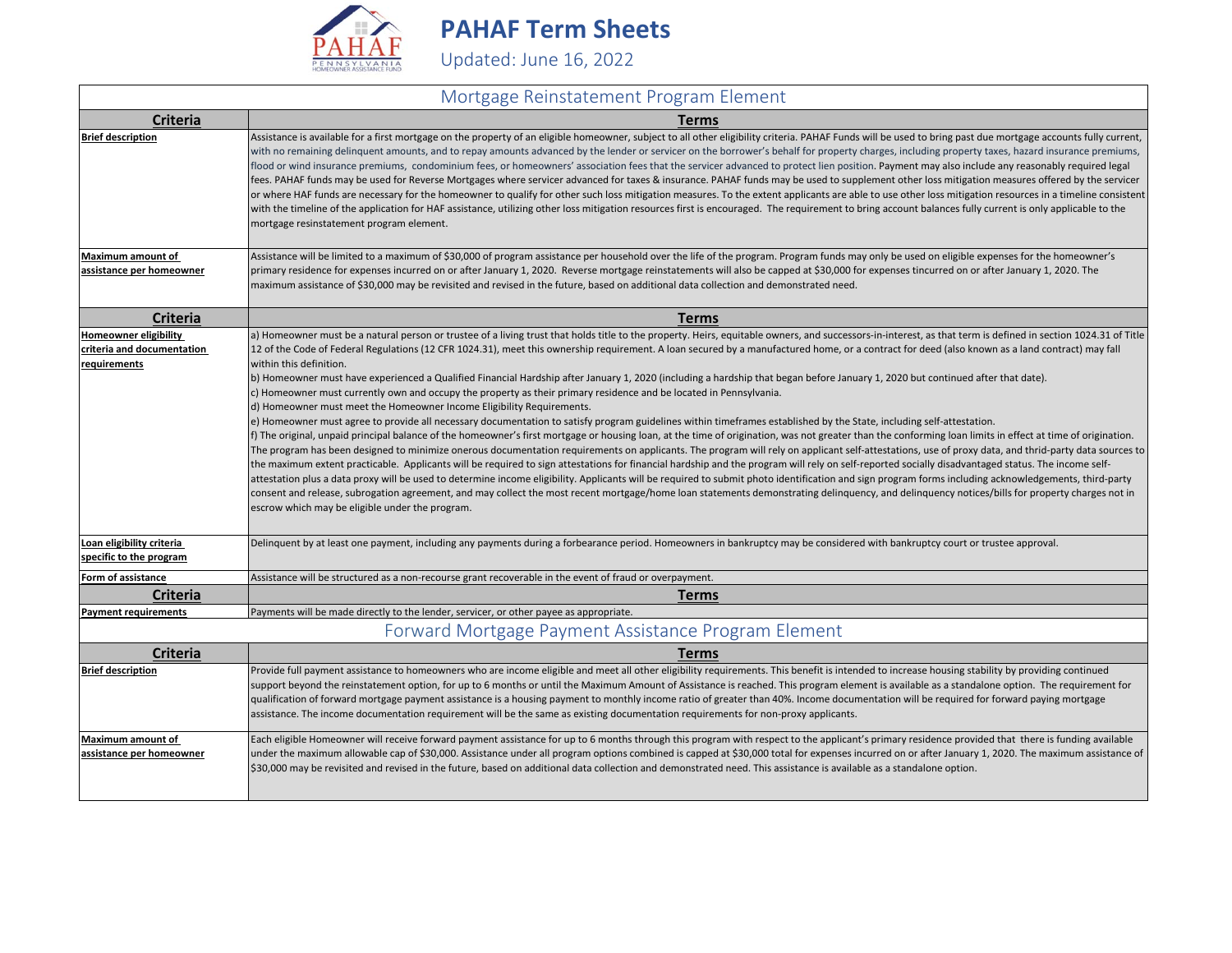| <b>Homeowner eligibility</b> | a) Homeowner must be a natural person or trustee of a living trust that holds title to the property. Heirs, equitable owners, and successors-in-interest, as that term is defined in section 1024.31 of Title                                                                                                                                                                                                                                                                                                                                                                                                                                                                                                                                                                                                                                                                                                                                                                                                                                                                          |
|------------------------------|----------------------------------------------------------------------------------------------------------------------------------------------------------------------------------------------------------------------------------------------------------------------------------------------------------------------------------------------------------------------------------------------------------------------------------------------------------------------------------------------------------------------------------------------------------------------------------------------------------------------------------------------------------------------------------------------------------------------------------------------------------------------------------------------------------------------------------------------------------------------------------------------------------------------------------------------------------------------------------------------------------------------------------------------------------------------------------------|
| criteria and documentation   | 12 of the Code of Federal Regulations (12 CFR 1024.31), meet this ownership requirement. A loan secured by a manufactured home, or a contract for deed (also known as a land contract) may fall                                                                                                                                                                                                                                                                                                                                                                                                                                                                                                                                                                                                                                                                                                                                                                                                                                                                                        |
| requirements                 | within this definition.                                                                                                                                                                                                                                                                                                                                                                                                                                                                                                                                                                                                                                                                                                                                                                                                                                                                                                                                                                                                                                                                |
|                              | b) Homeowner must have experienced a Qualified Financial Hardship after January 1, 2020 (including a hardship that began before January 1, 2020 but continued after that date).                                                                                                                                                                                                                                                                                                                                                                                                                                                                                                                                                                                                                                                                                                                                                                                                                                                                                                        |
|                              | c) Homeowner must currently own and occupy the property as their primary residence and be located in Pennsylvania.                                                                                                                                                                                                                                                                                                                                                                                                                                                                                                                                                                                                                                                                                                                                                                                                                                                                                                                                                                     |
|                              | d) Homeowner must meet the Homeowner Income Eligibility Requirements.                                                                                                                                                                                                                                                                                                                                                                                                                                                                                                                                                                                                                                                                                                                                                                                                                                                                                                                                                                                                                  |
|                              | e) Homeowner must agree to provide all necessary documentation to satisfy program guidelines within timeframes established by the State, including self-attestation.                                                                                                                                                                                                                                                                                                                                                                                                                                                                                                                                                                                                                                                                                                                                                                                                                                                                                                                   |
|                              | f) The original, unpaid principal balance of the homeowner's first mortgage or housing loan, at the time of origination, was not greater than the conforming loan limits in effect at time of origination.<br>The program has been designed to minimize onerous documentation requirements on applicants. The program will rely on applicant self-attestations, use of proxy data, and thrid-party data sources to<br>the maximum extent practicable. Applicants will be required to sign attestations for financial hardship and the program will rely on self-reported socially disadvantaged status. The income self-<br>attestation plus a data proxy will be used to determine income eligibility. Applicants will be required to submit photo identification and sign program forms including acknowledgements, third-party<br>consent and release, subrogation agreement, and may collect the most recent mortgage/home loan statements demonstrating delinquency, and delinquency notices/bills for property charges not in<br>escrow which may be eligible under the program. |
|                              | Must have debt to housing expense ratio of 40% or more to qualify for additional forward payment assistance.                                                                                                                                                                                                                                                                                                                                                                                                                                                                                                                                                                                                                                                                                                                                                                                                                                                                                                                                                                           |
| <b>Criteria</b>              | <b>Terms</b>                                                                                                                                                                                                                                                                                                                                                                                                                                                                                                                                                                                                                                                                                                                                                                                                                                                                                                                                                                                                                                                                           |
| Loan eligibility criteria    | N/A                                                                                                                                                                                                                                                                                                                                                                                                                                                                                                                                                                                                                                                                                                                                                                                                                                                                                                                                                                                                                                                                                    |
| specific to the program      |                                                                                                                                                                                                                                                                                                                                                                                                                                                                                                                                                                                                                                                                                                                                                                                                                                                                                                                                                                                                                                                                                        |
| Form of Assistance           | Assistance will be structured as a non-recourse grant recoverable in the event of fraud or overpayment.                                                                                                                                                                                                                                                                                                                                                                                                                                                                                                                                                                                                                                                                                                                                                                                                                                                                                                                                                                                |
| <b>Payment requirements</b>  | Payments will be made directly to the lender or servicer, as appropriate.                                                                                                                                                                                                                                                                                                                                                                                                                                                                                                                                                                                                                                                                                                                                                                                                                                                                                                                                                                                                              |
|                              | Property Charge Default Resolution Program Element                                                                                                                                                                                                                                                                                                                                                                                                                                                                                                                                                                                                                                                                                                                                                                                                                                                                                                                                                                                                                                     |
| <b>Criteria</b>              | <b>Terms</b>                                                                                                                                                                                                                                                                                                                                                                                                                                                                                                                                                                                                                                                                                                                                                                                                                                                                                                                                                                                                                                                                           |
| <b>Brief description</b>     | PAHAF Funds may be used to pay past due property taxes, current delinquent reverse mortgage insurance premiums, HOA fees, condominium fees, cooperative maintenance or common charges that<br>came due on or after January 1, 2020 and that threaten sustained ownership of the property. These are expenses that are for the purpose of preventing homeowner mortgage foreclosures and<br>displacements of homeowners experiencing financial hardship for those homeowners that currently do not have a mortgage, have a reverse mortgage on the property, or have property charges not in<br>escrow. This assistance may be a standalone option for homeowners without a mortgage or may be used in combination with mortgage reinstatement and mortgage payment assistance for<br>homeowners with property charges not in escrow. The requirement to bring account balances fully current is only applicable to the mortgage resinstatement program element and is not applicable to<br>the property charge default resolution program element.                                     |
| <b>Maximum amount of</b>     | For homeowners without a mortgage, the maximum allowance for expenses incurred on or after January 1, 2020 related to delinquent property taxes is \$8,000; for insurance premiums \$3,000; and                                                                                                                                                                                                                                                                                                                                                                                                                                                                                                                                                                                                                                                                                                                                                                                                                                                                                        |
| assistance per homeowner     | homeowner/condominium fees is \$5,000. For homeowners with a mortgage whose property charges are not in escrow, the same limits apply. The maximum assistance of \$30,000 may be revisited and<br>revised in the future, based on additional data collection and demonstrated need. The maximum amount of assistance for any homeowner under the PAHAF is \$30,000 for mortgage reinstatement,<br>mortgage payment, other property charge default resolution assistance, and utilities.                                                                                                                                                                                                                                                                                                                                                                                                                                                                                                                                                                                                |
| <b>Criteria</b>              | <b>Terms</b>                                                                                                                                                                                                                                                                                                                                                                                                                                                                                                                                                                                                                                                                                                                                                                                                                                                                                                                                                                                                                                                                           |